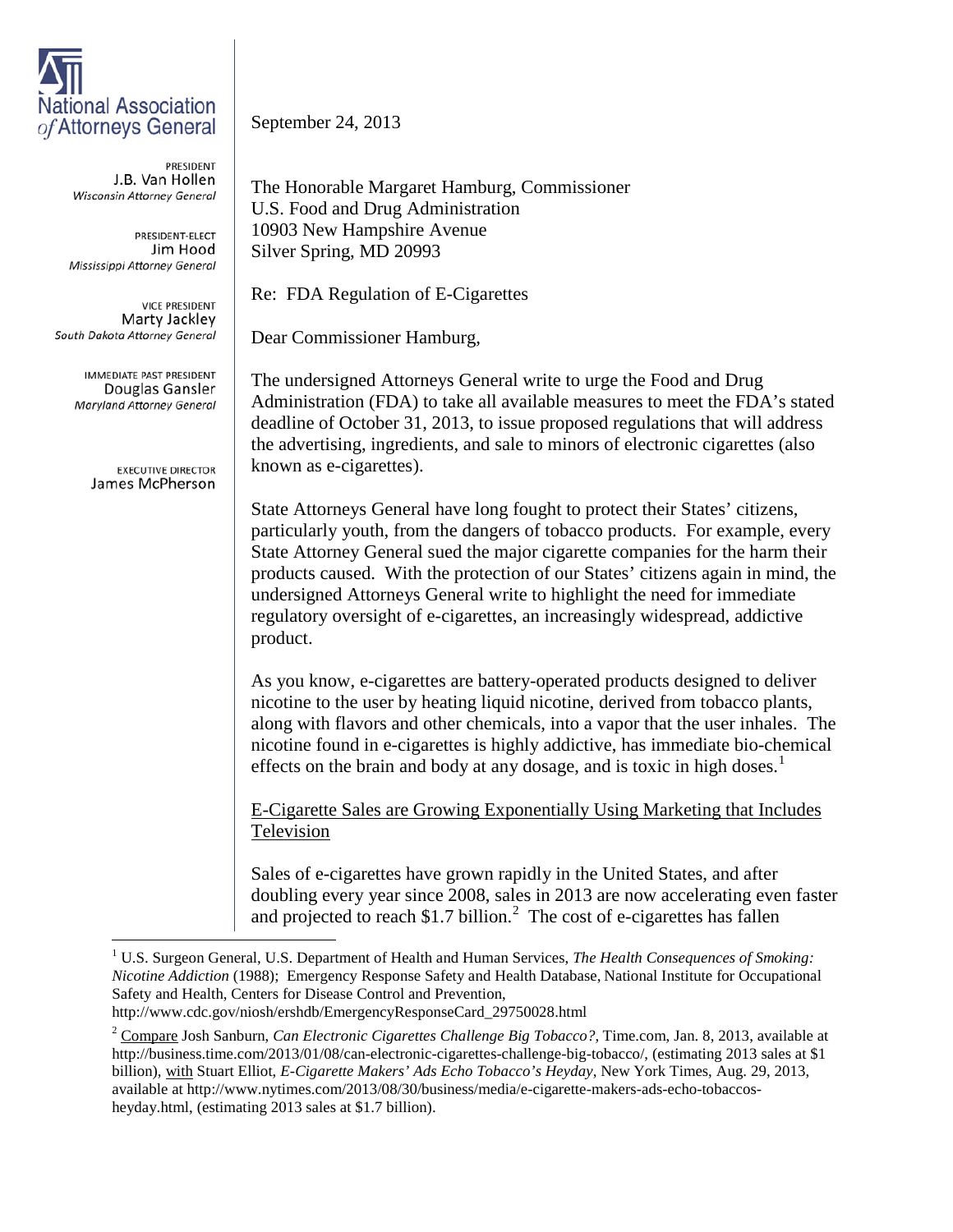dramatically, as well, making them more affordable, and thus more attractive to young people. Unlike traditional tobacco products, there are no federal age restrictions that would prevent children from obtaining e-cigarettes, nor are there any advertising restrictions.

Along with the growth of e-cigarette sales, there has also been a growth of e-cigarette advertising over the past year. For example, in this year's Super Bowl broadcast, NJOY e-cigarettes purchased a 30-second television advertisement slot which reached at least 10 million viewers in certain markets and reportedly translated into a dramatic  $30-40\%$  $30-40\%$  increase in sales.<sup>3</sup> The advertisement depicted an attractive man smoking an e-cigarette that looked just like a real cigarette. Since then, advertisements for e-cigarettes have regularly appeared on primetime television, making it easier for those advertisements to reach children. Moreover, e-cigarettes are not being marketed as smoking cessation devices, but rather as recreational alternatives to real cigarettes. Consumers are led to believe that e-cigarettes are a safe alternative to cigarettes, despite the fact that they are addictive, and there is no regulatory oversight ensuring the safety of the ingredients in e-cigarettes.

## E-Cigarettes Appeal to Youth

E-cigarettes contain fruit and candy flavors -- such as cherry, chocolate, gummy bear, and bubble gum -- that are appealing to youth. The FDA has banned such flavors from cigarettes and should take the same action regarding e-cigarettes. E-cigarettes and refills of the liquid nicotine solution used with e-cigarettes can easily be ordered online without age verification. By intentional use or mistaken ingestion from the non-child resistant containers, e-cigarettes and liquid nicotine refills can deliver dangerously high doses of liquid nicotine to youth.

In addition to flavors, e-cigarette manufacturers, such as eJuiceMonkeys.com and Magic Puff City E-cigarettes, use cartoon monkeys to sell e-cigarettes, $4$  even though for many years, the major manufacturers of traditional cigarettes have been banned from using cartoons to advertise. Finally, e-cigarette manufacturers, such as White Cloud Cigarettes, offer reusable e-cigarette "skins" -- known as Vapor Jackets -- that are intended to make the e-cigarette desirable or fashionable and are available in a variety of patterns that appeal to children, one of which uses images from the popular video game, Angry Birds.<sup>[5](#page-1-2)</sup>

Further, data from the 2011 and 2012 National Youth Tobacco Surveys (conducted by the Centers for Disease Control and Prevention) show that e-cigarette use among students doubled in the last year. Specifically, one in 10 high school students reported that they had tried an ecigarette in the last year -- up from one in 20 in 2011, and 1.8 million middle and high school students said they had tried e-cigarettes in 2012.<sup>[6](#page-1-3)</sup> The increased usage among young people

http://www.cdc.gov/mmwr/preview/mmwrhtml/mm6235a6.htm?s\_cid=mm6235a6\_w

<span id="page-1-0"></span> <sup>3</sup> Benjamin Wallace, *Smoke Without Fire*, New York Magazine, April 28, 2013, available at http://nymag.com/news/features/e-cigarettes-2013-5/.

<span id="page-1-1"></span><sup>4</sup> See http://ejuicemonkeys.com/ and http://cityecigarettes.com/

<span id="page-1-2"></span><sup>5</sup> See http://www.whitecloudelectroniccigarettes.com/accessories/vapor-jackets/

<span id="page-1-3"></span><sup>6</sup> Catherine Corey, *Notes from the Field: Electronic Cigarette Use Among Middle and High School Students – United States, 2011-2012,* Centers for Disease Control and Prevention Morbidity and Mortality Weekly Report, September 6, 2013, available at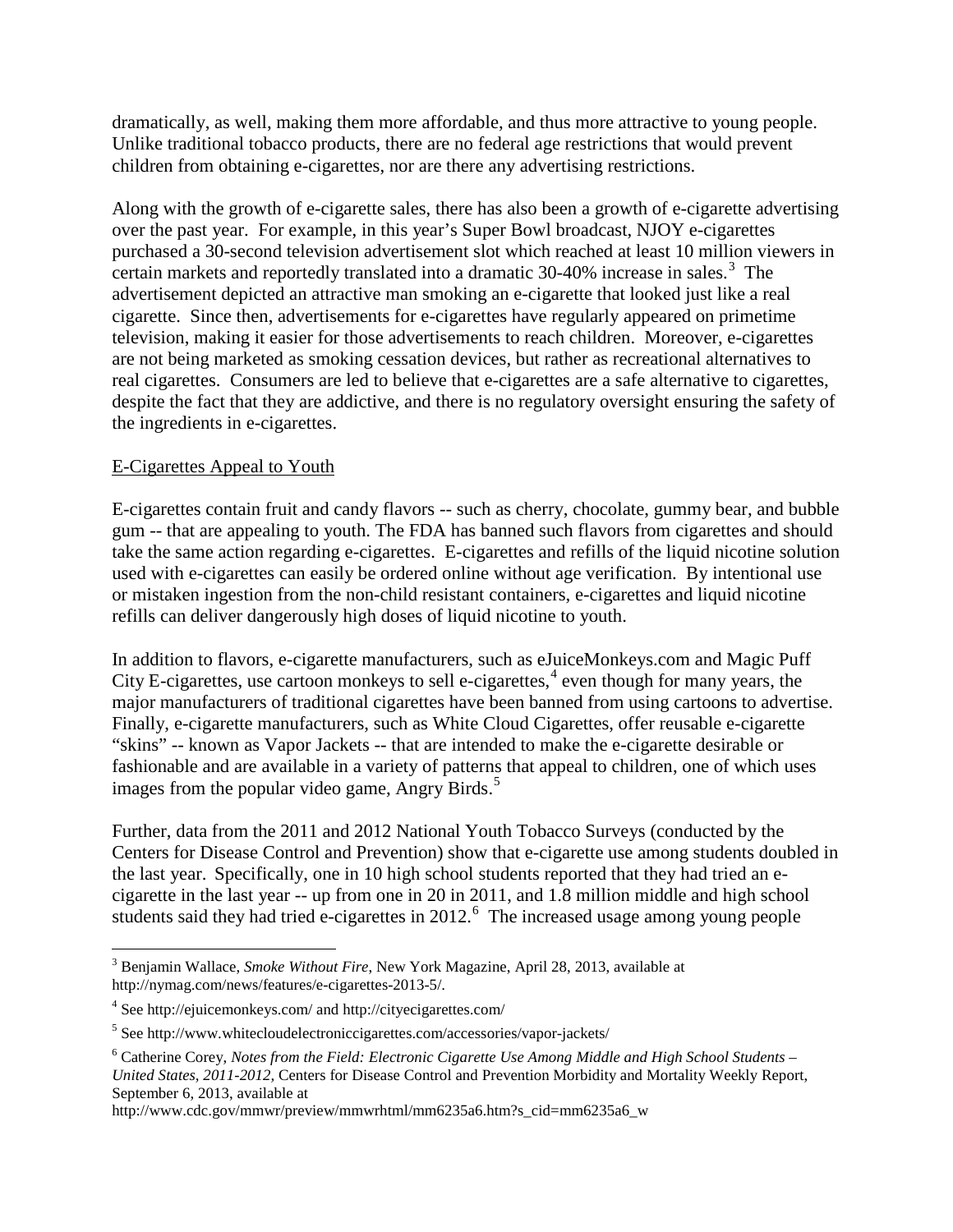echoes the growth among adult users, and researchers indicated that aggressive marketing campaigns, in part, drove the increase.<sup>[7](#page-2-0)</sup>

## The FDA has Authority to Regulate E-cigarettes and Protect the Public

In the Tobacco Control Act, Congress recognized that nicotine is an addictive drug, and virtually all new users of tobacco products are under the age of eighteen and are therefore too young to legally purchase such products. Congress further found that tobacco advertising and marketing contributes significantly to the teenage use of nicotine-containing tobacco products. To help prevent children from using tobacco products, the Tobacco Control Act imposed restrictions on advertising and marketing to youth. These restrictions should be applied to e-cigarettes, as well, to safeguard children from nicotine addiction and other potential health effects of e-cigarettes.

The FDA has authority to regulate electronic cigarettes as "tobacco products" under the Tobacco Control Act, as they are products "made or derived from tobacco" that are not a "drug," "device," or combination product. Case law, such as *Sottera, Inc. v. Food & Drug Administration*, 627 F.3d 891 (D.C. Cir. 2010), further supports the contention that e-cigarettes are "made or derived from tobacco" and can be regulated as "tobacco products" under the Tobacco Control Act.

We ask the FDA to move quickly to ensure that all tobacco products are tested and regulated to ensure that companies do not continue to sell or advertise to our nation's youth.

Very respectfully yours,

Martha Coakley **Mike DeWine** Massachusetts Attorney General Ohio Attorney General

Michael Geraghty  $\blacksquare$  Tom Horne

with West

 $\overline{a}$ 

Dustin McDaniel X and Alexander Kamala Harris

Carl Dec

Am

Alaska Attorney General Arizona Attorney General

Arkansas Attorney General California Attorney General

<span id="page-2-0"></span><sup>7</sup> Sabrina Tavernise, *Rise Is Seen in Students Who Use E-Cigarettes,* New York Times, September 5, 2013, available at http://www.nytimes.com/2013/09/06/health/e-cigarette-use-doubles-among-students-survey-shows.html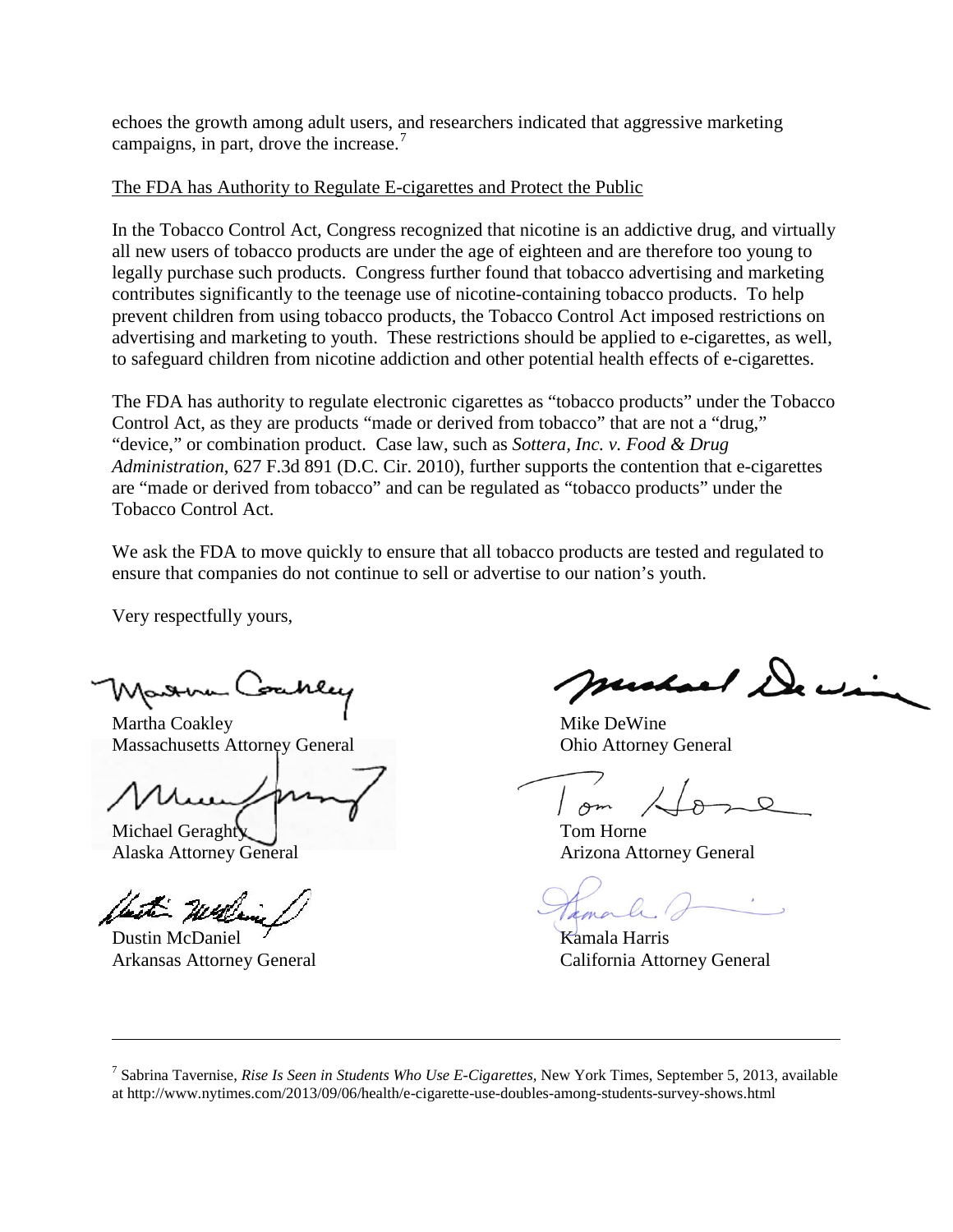he W. Suthers John Suthers George Jepsen

peph K. Sinten, III

Joseph R. "Beau" Biden III Lenny Rapadas Delaware Attorney General Guam Attorney General

David Louie Lawrence Wasden

Illinois Attorney General

 $\delta r$ 

Tom Miller Tom Miller (Jack Conway Iowa Attorney General Venetic Act of Texas Attorney General Venetic Act of Texas Atto

James "Buddy" Caldwell Janet Mills Louisiana Attorney General Maine Attorney General

7ms 1 se 1

Sugardis F. Gansler<br>
Maryland Attorney General<br>
Michigan Attorney General<br>
Michigan Attorney General Maryland Attorney General

arch

Lori Swanson (Jim Hood

Chris Koster Tim Fox Missouri Attorney General Montana Attorney General

Colorado Attorney General Connecticut Attorney General

 $\varphi$ 

Hawaii Attorney General Idaho Attorney General

Madigan Greg Zoeller<br>
is Attorney General Greg Zoeller<br>
Indiana Attorney General

(Mwa

Kentucky Attorney General

2 notes

wetb

jm thad

Minnesota Attorney General **Mississippi Attorney General**